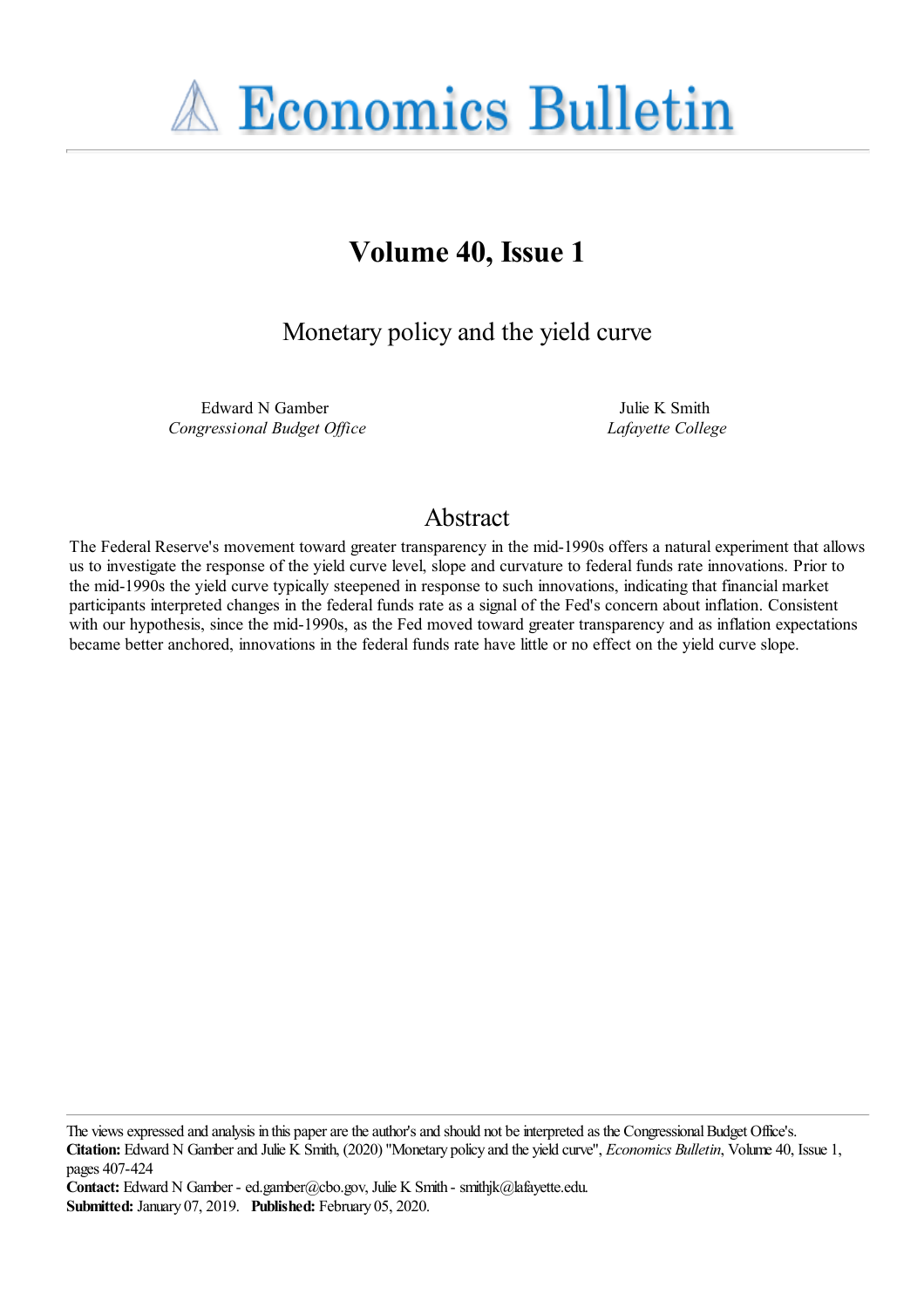

# Submission Number: EB-19-00018

# Monetary policy and the yield curve

Edward N Gamber *Congressional Budget Office*

Julie K Smith *Lafayette College*

## Abstract

The Federal Reserve's movement toward greater transparency in the mid-1990s offers a natural experiment that allows us to investigate the response of the yield curve level, slope and curvature to federal funds rate innovations. Prior to the mid-1990s the yield curve typically steepened in response to such innovations, indicating that financial market participants interpreted changes in the federal funds rate as a signal of the Fed's concern about inflation. Consistent with our hypothesis, since the mid-1990s, as the Fed moved toward greater transparency and as inflation expectations became better anchored, innovations in the federal funds rate have no effect on the yield curve slope.

The views expressed and analysis in this paper are the author's and should not be interpreted as the Congressional Budget Office's. **Submitted:** January 07, 2019.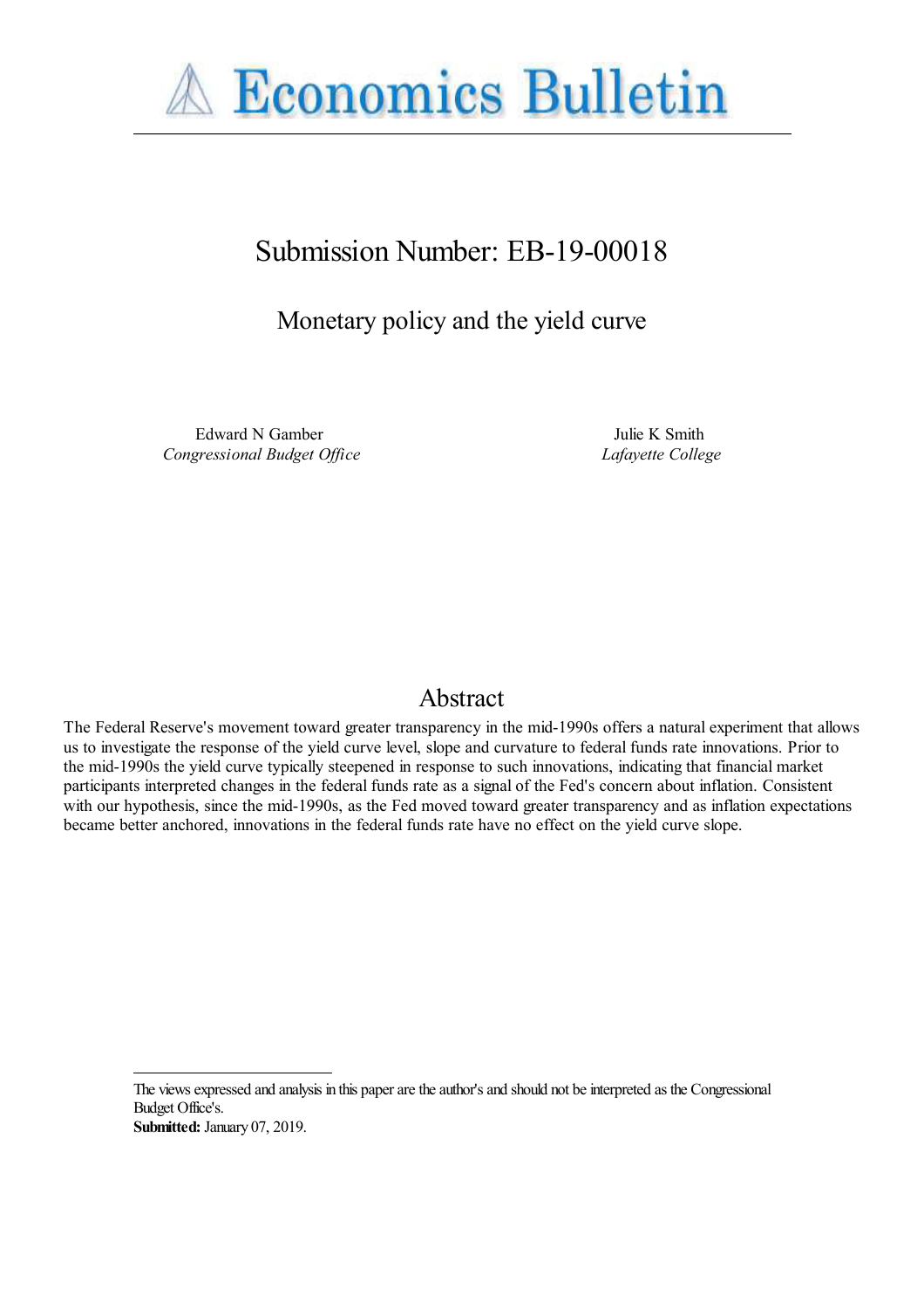#### **1. Introduction**

When the Federal Reserve changes the target for the federal funds rate, longer-term rates, to varying degrees (and with varying sign) respond as well. That response depends on the net effect of several (sometimes opposing) factors. In particular, in response to a change in the funds rate target (and since 1994, in response to accompanying statements by Federal Open Market Committee (FOMC)) bond market participants have to assess what those changes mean for the path of future short-term rates, expected inflation, and the term premium. It is therefore not surprising that previous researchers have found the relationship between changes in the federal funds rate and changes in longer-term rates to be unstable over time<sup>1</sup> (e.g. Ellingsen and Söderström 2001).

This paper re-examines the relationship between changes in the federal funds rate and longerterm Treasury rates. We take the view that the Federal Reserve's move toward greater transparency since the mid-1990s provides a natural experiment with which to isolate the factors described above. We hypothesize that in the pre-transparency period, increases in the federal funds rate were more likely to reveal information about the Federal Reserve's view of future inflation and therefore were more likely to result in a steepening of the yield curve. This hypothesis is consistent with the work of Romer and Romer (2000) who found that long-term interest rates tend to rise when the Fed increases the federal funds rate target because bond market participants interpret rate hikes as an indication that the Fed expects inflation to increase in the future. Romer and Romer further argue that the reason market participants interpret rate hikes as signaling inflation is that the Fed has historically been better than the private sector at forecasting inflation. Recent research however shows that the Fed's forecasting superiority has diminished since the early 1990s, possibly because of their own efforts to increase transparency (Gamber and Smith 2009). In the post-transparency period, the Federal Reserve's inflation forecasting accuracy diminishes and we would therefore expect to see increased transparency on the part of the Federal Reserve starting in 1994 to result in a more muted response of long-term interest rates to changes in the federal funds rate.

We test this hypothesis by estimating a vector error correction model (VECM) with the federal funds rate or shadow federal funds rate, and measures of the level, slope and curvature (corresponding to the first three principal components) of the yield curve. We examine three samples: early Great Moderation (1984 - 1993), Great Moderation and greater transparency (1994 - 2007), and Financial Crisis-Great Recession and recovery (2008 - 2019).

Our findings are broadly consistent with our hypothesis. In particular, we find that in the pretransparency sample, the slope of the yield curve responded positively to increases in the federal funds rate. In the post-transparency period, the estimated response is smaller or not significantly different from zero.<sup>2</sup> Therefore, our results are consistent with the hypothesis that greater transparency by the Federal Reserve has resulted in less knowledge transmission about future inflation and hence smaller changes in the slope of the yield curve.

### **2. Previous Literature**

<sup>&</sup>lt;sup>1</sup> Section 2 fully discusses the changes in the relationship between the fed funds rate and long-term interest rates found by researchers over the past 30 years.

<sup>&</sup>lt;sup>2</sup> Our most recent sub-sample, 2008-2019, overlaps with the period during which the federal funds rate was at the zero lower bound (ZLB). For the ZLB period (January 2009 through November 2015), we substitute the shadow federal funds rate (Wu and Xia 2016).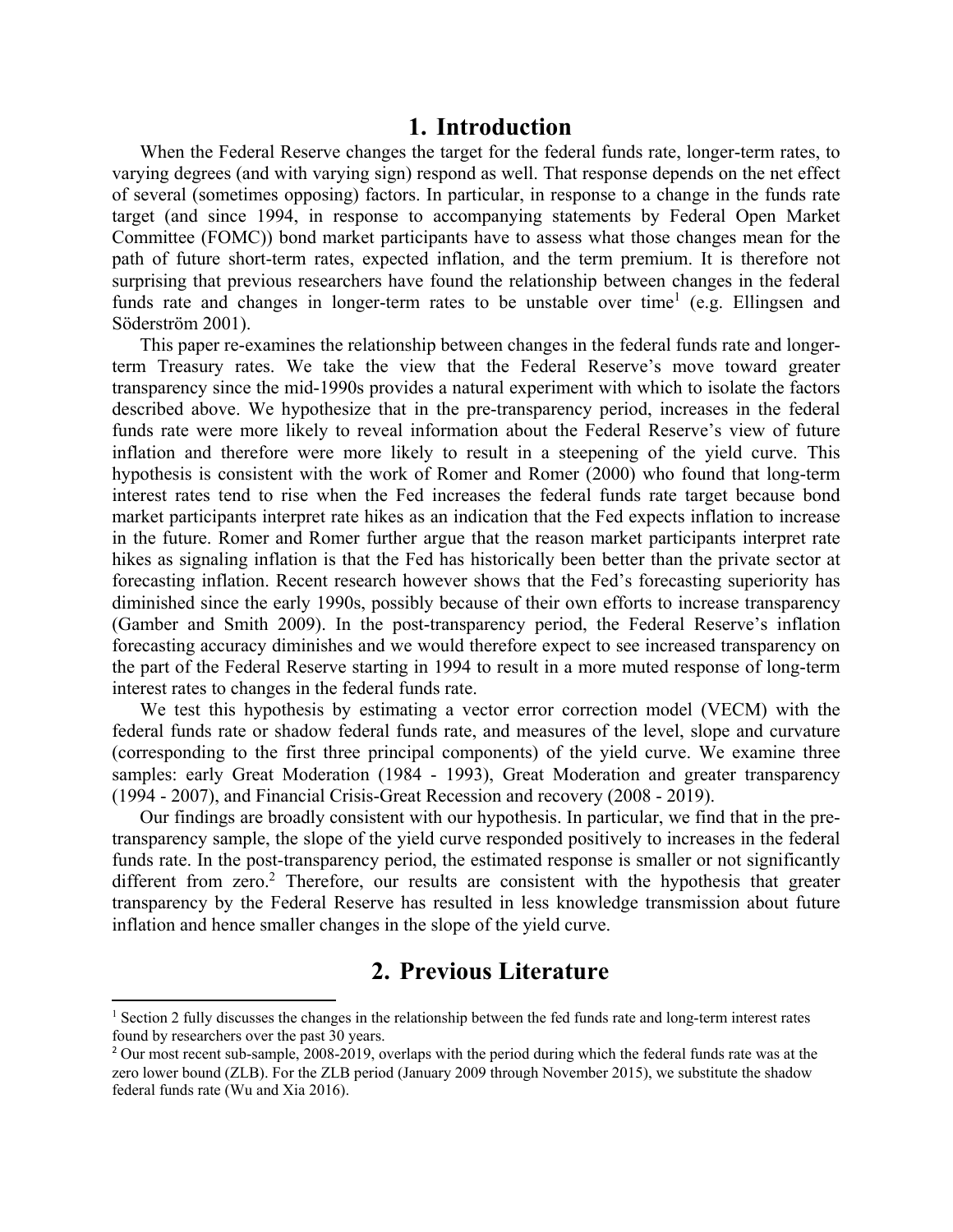Our work is most closely related to the large literature on the relationship between changes in monetary policy and changes in long-term interest rates. Cook and Hahn (1989) is often cited as the start of this line of work. They examined the response of longer-term yields to changes in the federal funds rate. Their focus was on explaining the response of long-term interest rates to changes in the federal funds rate during the 1970s. They found that changes in the federal funds rate do have significant impacts on Treasury yields along the entire yield curve (over that sample). There are smaller effects on long-term rates yet they are still significant.

Roley and Sellon (1995) also examined the response of long-term rates to changes in the federal funds rate using a regression approach. Similar to Cook and Hahn they examine the response of long term rates to changes in monetary policy over fairly short (one or two day) windows. They also investigated whether there are anticipatory effects by looking at changes in long-term rates prior to anticipated changes in monetary policy. They found that the anticipatory effects on long-term rates are much larger than the contemporaneous effects. In addition, Skinner and Zettelmeyer (1995) examined the cross-country evidence on the response of long-term interest rates to changes in monetary policy. They found that monetary tightening led to increases in rates (on average) and monetary loosening led to decreases in interest rates (on average).

Kuttner (2001) measured the response of long-term rates to anticipated and unanticipated changes in monetary policy. He found that that long-term rates did not change in response to anticipated monetary policy (derived from fed funds futures) changes but responded (economically and statistically) significantly to unanticipated changes in monetary policy. Ellingsen and Söderström (2001) showed how the response of long term rates to changes in the federal funds rate depend on the expected path of short rates and whether the central bank reveals information about the future state of the economy when it changes the federal funds rate. Their paper was an effort to reconcile conflicting empirical evidence previously found.

Berument and Froyen (2006) empirically investigate the response of long-term rates to changes in monetary policy across monetary policy regimes. Their main interest is in the preand post-1979 response of long-term interest rates to changes in the federal funds rate. They found that the response of long-term rates to changes in the federal funds rate was smaller and less persistent after 1979. Kozicki and Sellon (2005) decomposed changes the yield curve slope into various components and found that a key factor explaining the (at that time) recent movements in the yield curve was the decline in the term premium. Wright (2012) examined the response of long-term rates to changes in monetary policy but his focus was on the effects of the quantitative easing programs implemented by the Federal Reserve in the aftermath of the Great Recession.

More recently, Hanson and Stein (2015) measured the response of long-term interest rates to changes in monetary policy. They separately identified changes in the expected path of policy and changes in the term premium and found that most of the change in long-term rates in response to monetary policy changes is due to changes in the term premium. Our paper contributes to these discussions by examining how transparency affects the relationship between changes in the federal funds rate and long-term rates.

## **3. Theory**

In this section we present an illustrative model of the yield curve based on the expectations hypothesis of the term structure. Our hypothesis is that during periods when the federal funds rate conveys new "private" information about the course of inflation, the level and slope of the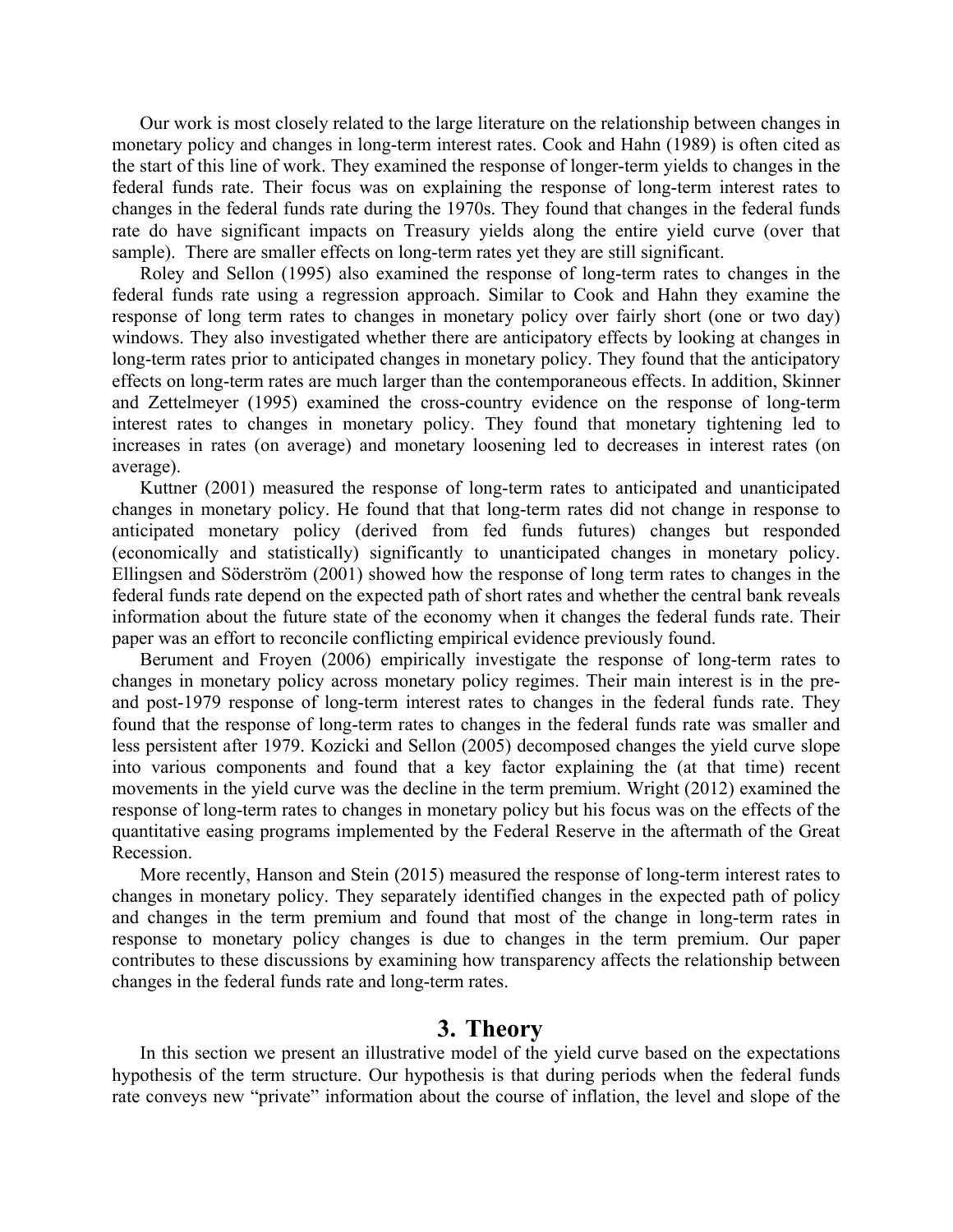yield curve will respond by more to such changes. As we argued above, previous research findings suggest that the amount of private information about inflation contained in changes in the federal funds rate has diminished as the Federal Reserve has moved toward greater transparency. Thus, we expect the level and slope of the yield curve to respond by less over time, especially after 1994, when the Federal Reserve began undertaking a number of measures to improve its transparency and signal the future course of monetary policy.<sup>3</sup> In other words, we hypothesize that the transmission from changes in the federal funds rate to changes in the level and slope of the yield curve has weakened over time.

We assume that long-term interest rates are determined according to the expectations hypothesis plus a time-varying term premium:<sup>4</sup>

$$
i_t^{(n)} = E_t \left( \frac{\sum_{j=0}^{n-1} (r_{t+i}^{(1)} + \pi_{t+i}^{(1)})}{n} \right) + T P_t^n,
$$
\n(1)

where  $i_t^{(n)}$  is the (nominal) yield on an n-period bond at time t,  $r_{t+i}^{(1)}$  is the real yield on a 1-period bond in time period  $t+i$ ,  $\pi_{t+i}^{(1)}$  is the 1-period inflation rate in period  $t+i$ , and  $TP_t^n$  is the n-period term premium at time  $t$ ;  $E_t$  denotes expectations conditional on time t information. The yield curve slope (difference between yields on an n-period bond and 1 period bond) can therefore be expressed as:

$$
i_t^{(n)} - i_t^{(1)} = E_t \left( \frac{\sum_{j=0}^{n-1} \left( r_{t+i}^{(1)} + \pi_{t+i}^{(1)} \right)}{n} \right) - r_t^{(1)} - \pi_t^{(1)} + T P_t^n \tag{2}
$$

$$
S_t^{(n)} = i_t^{(n)} - i_t^{(1)} = E_t \left( \frac{\sum_{j=1}^{n-1} r_{t+i}^{(1)} - (n-1)r_t^{(1)}}{n} \right) + E_t \left( \frac{\sum_{j=1}^{n-1} \pi_{t+i}^{(1)} - (n-1)\pi_t^{(1)}}{n} \right) + T P_t^n \tag{3}
$$

We further assume that when the Fed raises short-term rates  $\Delta i_t^{(1)}$  the current 1-period inflation rate is fixed so  $\Delta \pi_t^{(1)} = 0$  so the real rate rises by the full amount of the nominal fed funds rate change:  $\Delta r_t^{(1)} = \Delta i_t^{(1)}$ . Finally, we assume that the term premium remains unchanged:  $\Delta T P_t^n = 0$ .

To isolate the various changes in the yield curve slope that might occur in response to changes in the federal funds rate we consider several cases.

Case 1: an increase in the federal funds rate  $\Delta r_t^{(1)}$  does not cause a change in the expected inflation rate:

$$
E_t\left(\frac{\sum_{j=1}^{n-1} \Delta \pi_{t+i}^{(1)}}{n}\right) = 0\tag{4}
$$

It follows that the change in the slope will equal

$$
\Delta S_t^{(n)} = E_t \left( \frac{\sum_{j=1}^{n-1} \Delta r_{t+i}^{(1)} - (n-1)\Delta r_t^{(1)}}{n} \right) \tag{5}
$$

<sup>&</sup>lt;sup>3</sup> See https://www.reuters.com/article/us-usa-fed-communications/timeline-federal-reserves-transparency-stepsidUSTRE80O2QQ20120125 for details about the Fed's move toward greater transparency.

<sup>&</sup>lt;sup>4</sup>The finance literature typically expresses the expectations hypothesis in terms of log yields. The log yield on an nperiod discount bond can be represented as  $y_t^n \equiv -\frac{1}{n} p_t^n$  where  $p_t^n$  is the log price of an n-period discount bond. Equation (1) is a reasonable approximation for the purposes of illustrating our hypothesis.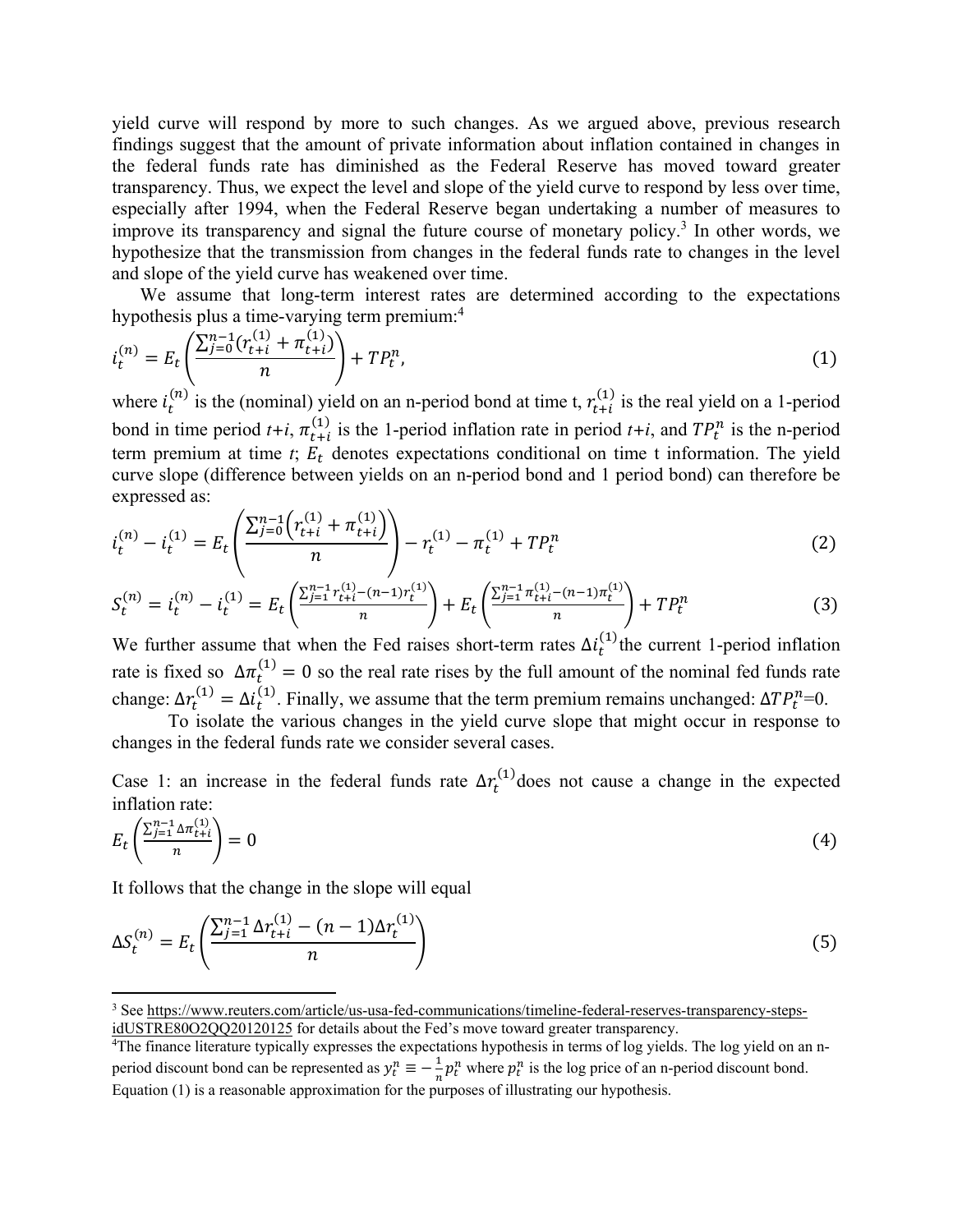In general the sign on this term depends on the expected path of future federal funds rate change. We consider two polar extreme cases.

Case 1a. Suppose the *change* in the federal funds rate is a random walk:  $\Delta r_{t+i}^{(1)} = \Delta r_{t+i-1}^{(1)}$  $(6)$ 

This process for the federal funds rate implies that a 25 basis point rate hike today is expected to be followed by 25 basis point rate hikes each period so that the expression for the change in the slope would reduce to:

$$
\Delta S_t^{(n)} = E_t \left( \frac{(n-1)\Delta r_t^{(1)} - (n-1)\Delta r_t^{(1)}}{n} \right) = 0 \tag{7}
$$

In other words, the slope would remain constant, but the level of the yield curve would shift upward by the change in the federal funds rate  $\Delta r_t^{(1)}$ .

Case 1b. Anything less than this extreme case, that is if financial market participants expect the change in the federal funds rate to persist for m periods where  $m < n-1$ , and the expected inflation rate is unaffected by the change in the federal funds rate, then  $\Delta S_t^{(n)} < 0$  $\binom{n}{t} < 0$  (8)

which implies a flattening of the yield curve in response to an increase in the federal funds rate.

Case 1 suggests that the baseline for thinking about the response of the yield curve slope to a change in the federal funds rate is that the slope will flatten. To the extent that we observe the yield curve steepening in response to a change in the federal funds rate, it must be the case that some combination of expected future inflation and/or the term premium respond enough to offset the negative effect described in case 1.

Case 2: maintaining the assumption that current inflation does not respond to the federal funds rate change, that is,  $\Delta \pi_t^{(1)} = 0$ , we again consider the extreme case in which the change in the real rate is a random walk; if an increase in the federal funds rate today causes people to raise their expectations of inflation (the Romer and Romer hypothesis) then

$$
\Delta S_t^{(n)} = E_t \left( \frac{\sum_{j=1}^{n-1} \Delta \pi_{t+i}^{(1)}}{n} \right) > 0 \tag{9}
$$

If we relax the assumption of a random walk for the federal funds rate and maintain the assumption that the term premium remains unchanged, it is clear that in order to observe a steepening of the yield curve in response to an increase in the federal funds rate, the term described by equation (9) must be large enough to offset the downward pressure on the yield curve slope described in case 1b.

Our hypothesis is that the Federal Reserve's movement towards transparency and the accompanying erosion of their advantage in forecasting inflation (as documented by Gamber and Smith, 2009) suggests that the yield curve slope would rise by less (or perhaps even flatten) in response to a fed funds rate hike because the term described by equation (9) (the sum of expected inflation) would respond less to fed funds rate hikes.

$$
\Delta S_{t,post-transparency}^{(n)} < \Delta S_{t, pre-transparency}^{(n)}
$$
\n(10)

It is worth emphasizing that the main result of our analysis – that the yield curve slope will respond positively to fed funds increases when expected inflation rises – does not rely on the assumption that the federal funds rate is a random walk. The random walk assumption is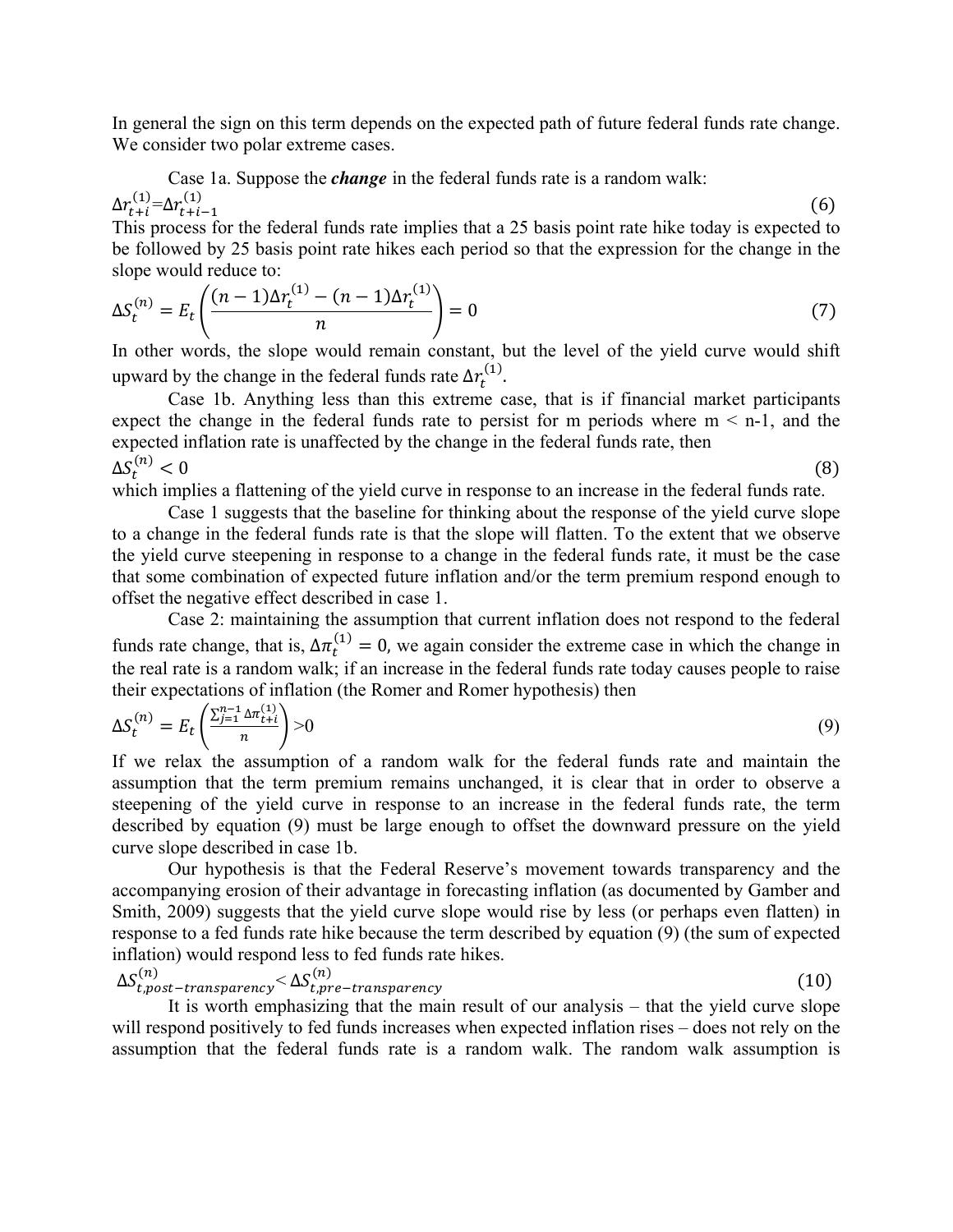sufficient but not necessary in this case. When the federal funds rate is not a random walk, as in case 1b, the slope will decline unless it is offset by a positive change in expected inflation.<sup>5</sup> The fact that we observed a positive yield curve response to fed fund changes in the pre-transparency period suggests that the increase in expected inflation was in fact large enough to offset the effect described by 1b.

In the empirical application that follows, we separate changes in the slope from changes in the level and changes in the curvature of the yield curve. We do so to isolate the effect on slope and therefore directly test the hypothesis given by equation (10).

Although our focus is on the response of the yield curve slope to changes in the federal funds rate, we need to additionally address the effects of greater transparency on the response of the level to changes in the federal funds rate as well. As noted in Case 1a above, a change in the federal funds rate which persists indefinitely (the random walk assumption) and does not elicit a change in the path of expected inflation will result in an upward shift in the yield curve and no change in the slope.

The change in the level of the yield curve is described by  $\Delta i_t^{(n)}$  for all n.

$$
\Delta i_t^{(n)} = i_t^{'(n)} - i_t^{(n)} = E_t \left( \frac{\sum_{j=0}^{n-1} \left( r_{t+i}^{(1)} - r_{t+i}^{(1)} + \pi_{t+i}^{(1)} - \pi_{t+i}^{(1)} \right)}{n} \right) + (TP_t^n - TP_t^{'n}) \tag{11}
$$

For simplicity, and given the fact that we control for changes in the term premium in the empirical application below, we assume that  $(TP_t^n - TP_t^n) = 0$ . The level effect is therefore isolated by imposing the condition that  $\Delta i_t^{(n)} = \Delta i_t^{(n-1)}$ 

$$
E_t\left(\frac{\sum_{j=0}^{n-1} \left(r_{t+i}^{(1)} - r_{t+i}^{(1)} + \pi_{t+i}^{(1)} - \pi_{t+i}^{(1)}\right)}{n}\right) = E_t\left(\frac{\sum_{j=0}^{n-2} \left(r_{t+i}^{(1)} - r_{t+i}^{(1)} + \pi_{t+i}^{(1)} - \pi_{t+i}^{(1)}\right)}{n-1}\right)
$$
(12)

Or more simply, the level effect implies  $r_t^{(1)} - r_t^{(1)} + \pi_t^{(1)} - \pi_t^{(1)} = r_{t+j}^{(1)} - \pi_{t+j}^{(1)} - \pi_{t+j}^{(1)} - \pi_{t+j}^{(1)}$ for all j. Again, assume that when the Fed raises short-term rates  $\Delta i_t^{(1)}$  the current 1-period inflation rate is fixed so  $\Delta \pi_t^{(1)} = 0$  so the real rate rises by the full amount of the nominal fed funds rate change:  $\Delta r_t^{(1)} = \Delta i_t^{(1)}$ . The level-effect is therefore the part of the change in the current real rate that persists across all forward rates. In other words, changes in the level of the yield curve reflect changes in the long-run neutral policy rate (r-star). By including changes in the level of the yield curve in the empirical application below, we isolate the effects of changes in the neutral policy rate.

#### **4. Data**

Our data are non-seasonally adjusted monthly, beginning in 1984 and ending in August 2019. We generated the synthetic yield curve for Treasury securities using the parameters from Gürkaynak et al. (2007) for monthly maturities (*m*=1 to 120). We then decomposed the yields into level, slope and curvature using principal components (additional details in the following section).

Our main interest is the response of the federal funds rate to innovations in the yield curve components. We used monthly averages the effective federal funds rate for the samples 1984 through 2008 and December 2015 through August 2019. The period between 2009 and 2015

 $<sup>5</sup>$  Using quarterly data for the sample 1984 through 2018, the first order autoregressive coefficient for the federal</sup> funds rate .98, which suggests that shocks to the federal funds rate are highly persistent.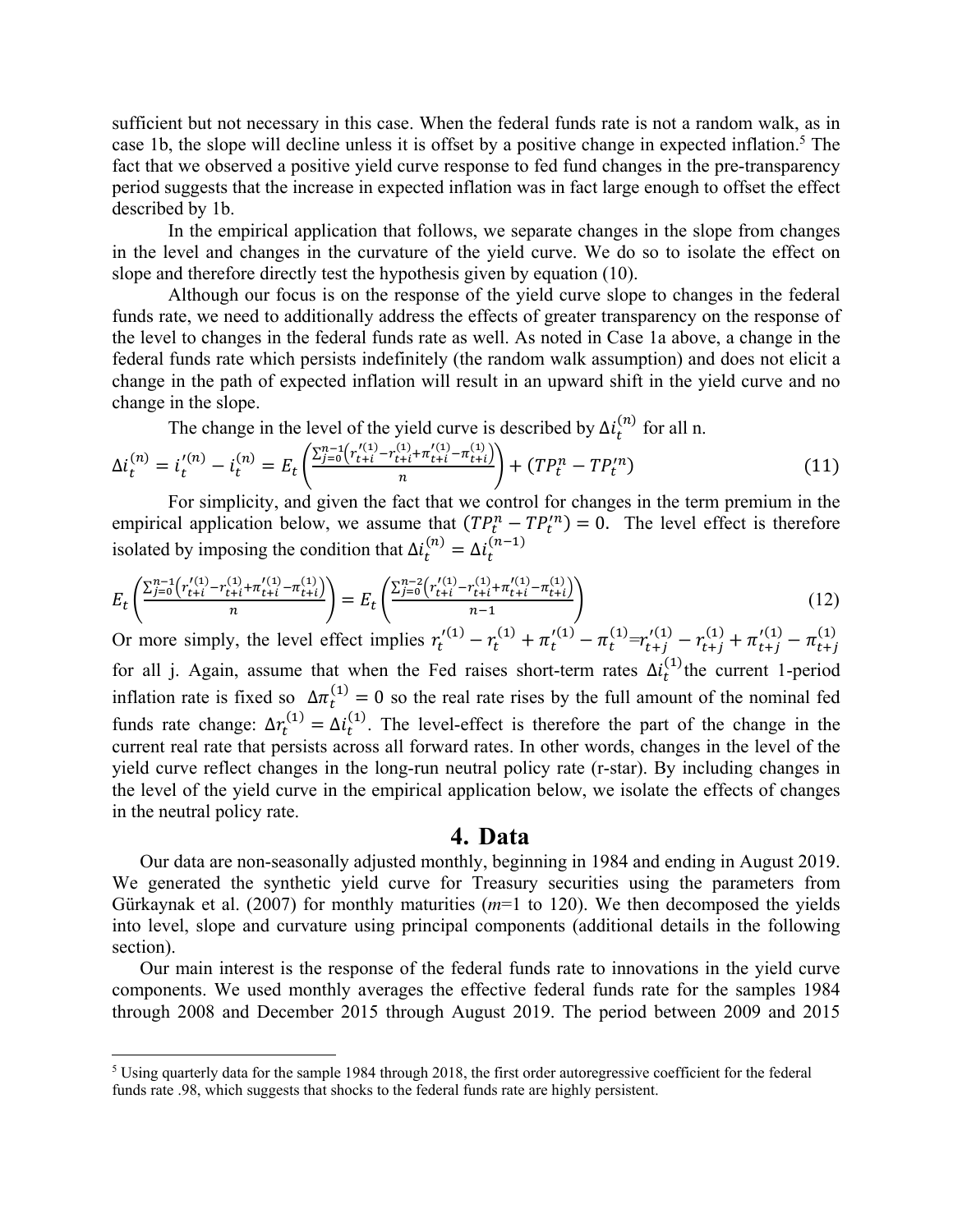presents an obvious challenge. During that period the federal funds rate was arguably not an accurate measure of the stance of monetary policy. For the estimates presented below, we use monthly data on the effective federal funds rate, and for samples that covered the period January 2009 through November 2015, we used the shadow federal funds rate constructed by Wu and Xia (2016).<sup>6</sup> The shadow federal funds rate captures changes in the stance of monetary policy during the period when the Federal Reserve was constrained by the zero lower bound. Our measure of the term premium is based on the model of Adrian et al. (2013). They extract the estimated term premium from the predicted movements in observed one-period excess returns on Treasury securities. We use their term premium on the 10-year Treasury security which is available monthly from 1961-present.<sup>7</sup>

We break our sample at known times that there were transitions in the macroeconomy similar to an event study. Our first sample starts in 1984, which coincides with many estimates of the Great Moderation (see Kim and Nelson 1999, and McConnell and Perez-Quiros 2000). This time period is characterized by a reduction in the volatility of both inflation and real GDP growth. For our purposes, the reduced volatility in inflation has made inflation harder to forecast as noted by Stock and Watson (2007). The sample, which begins in 1994, coincides with the Fed moving toward greater transparency. The increased transparency was a gradual process that has continued through the end of our sample (see Swanson  $2006)^8$ . The final sample starts with the Financial Crisis, Great Recession and slow recovery period that includes unconventional monetary policy.

#### **5. Method**

Our hypothesis is that greater transparency on the part of the Fed should have reduced the responsiveness of the yield curve to fed funds innovations. We first decompose the yield curve into three orthogonal components representing level, slope and curvature. We then estimate the responses of those components to federal funds rate innovations in an error corrections framework.

## **5.1 Decomposing the Yield Curve into Level, Slope and Curvature**

 As noted above, following Cochrane and Piazzesi (2005) we characterize the yield curve by the first three principal components of the cross-section of yields at each point in time.<sup>9</sup>

The first three principal components roughly capture movements in the level, slope and curvature of the yield curve (see Diebold and Rudebusch, 2013). Figure 1 shows these estimates of the level (right axis), slope and curvature of the Treasury yield curve along with the nominal federal funds rate.

<sup>&</sup>lt;sup>6</sup>See https://www.frbatlanta.org/cqer/research/shadow\_rate.aspx?panel=1 for estimates of the shadow rate. <sup>7</sup>See https://www.newyorkfed.org/research/data\_indicators/term\_premia.html for term premium data.

<sup>&</sup>lt;sup>8</sup> Although there are measures of central bank transparency (e.g. Eijffinger and Geraats 2002) most do not cover our sample adequately to be used to determine break dates. See Board of Governors for information on current practices. https://www.federalreserve.gov/faqs/about\_12798.htm.

<sup>&</sup>lt;sup>9</sup> Diebold et al. (2006) estimate a VAR which incorporates the level, slope and curvature of the yield curve as measured by the first three principal components. Their purpose is different from ours. They are mainly focused on understanding whether the various dimensions of the yield curve are useful for forecasting future movements in the real economy and monetary policy.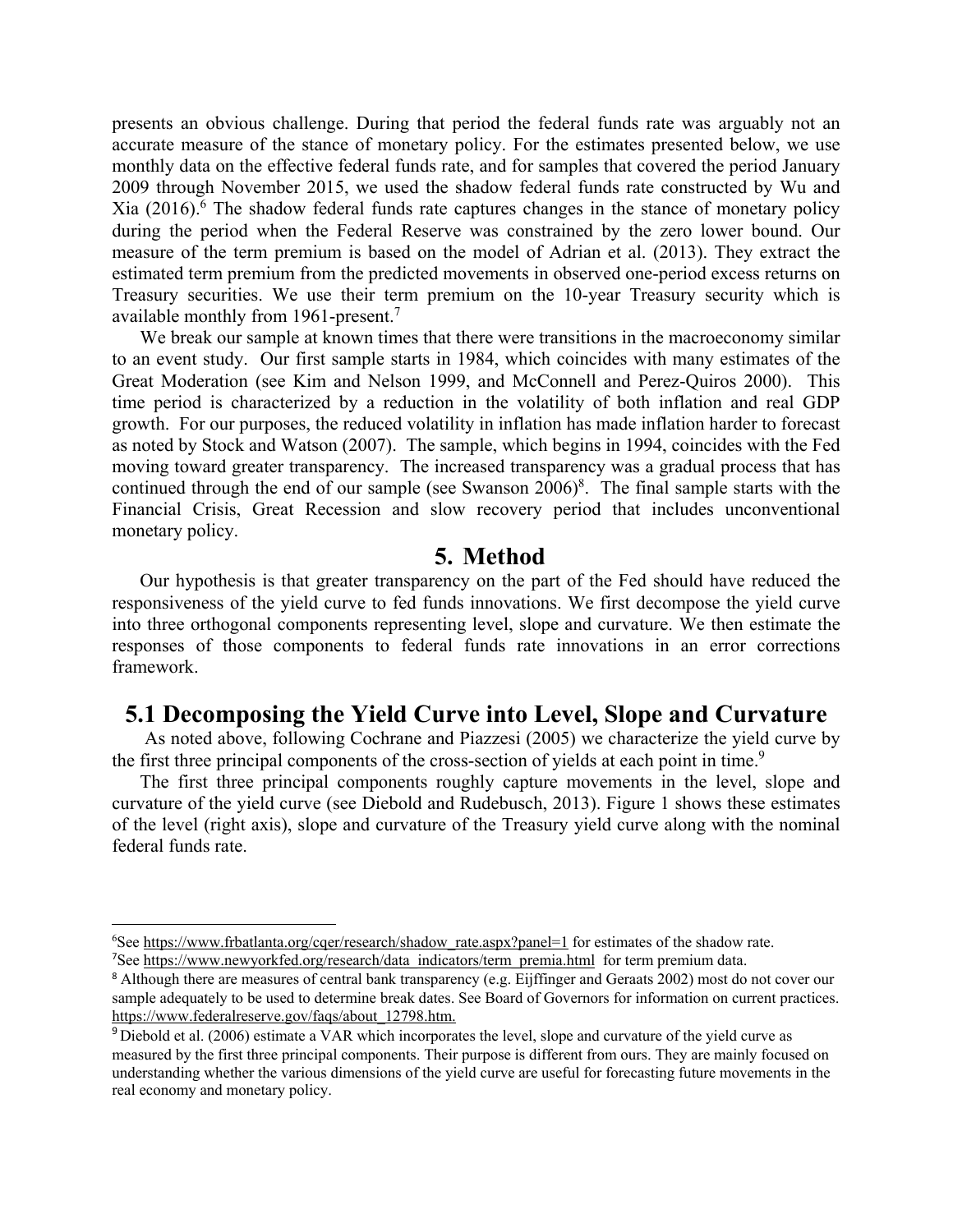

Figure 1: federal funds rate, level, slope and curvature of yield curve

## **5.2 Empirical Specification**

Our goal is to measure the response of the level, slope and curvature components of yield curve to federal funds rate innovations.<sup>10</sup> We begin by conducting a series of Granger causality, unit root and cointegration tests and then proceed to estimate an error correction model of the relationship between the federal funds rate and the various components of the yield curve.

*Granger causality*. We applied the Granger causality test to our 4 and 5-variable vector autoregressions:

$$
X_t = A(L)X_{t-1} + \varepsilon_t \tag{13}
$$

Where  $X_t$  contains either four or five variables

$$
X_t = \begin{pmatrix} i_t \\ l_t \\ s_t \\ c_t \end{pmatrix}
$$

 $10$  Gamber and Joutz (2005) also estimate the response of the slope the yield curve to changes in monetary policy. Their approach differs in that they impose contemporaneous restrictions to identify shocks to the yield curve slope (rather than measuring it directly using principal components).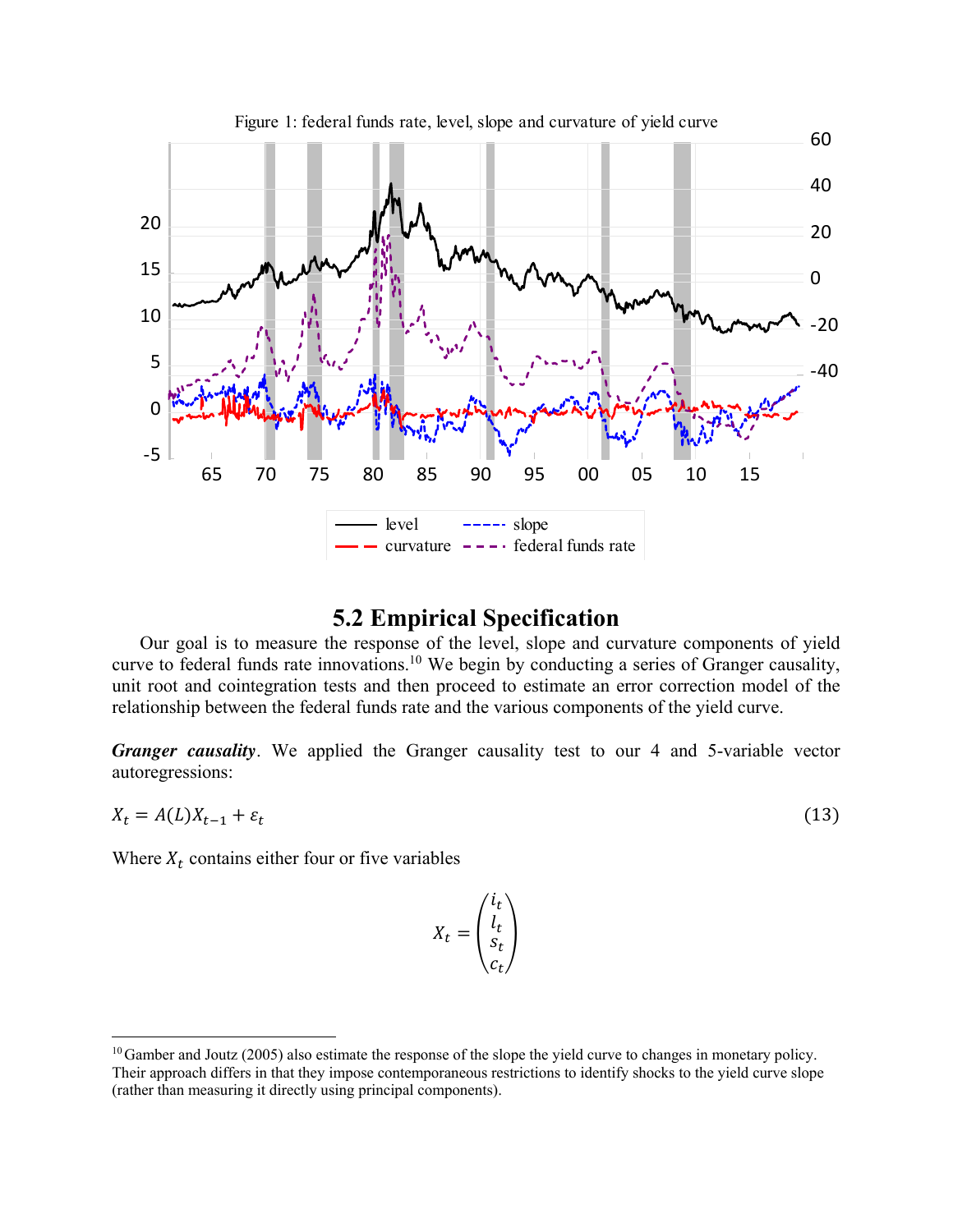$$
X_t = \begin{pmatrix} i_t \\ l_t \\ s_t \\ c_t \\ t p_t \end{pmatrix}
$$

 $i_t$ = nominal effective federal funds rate  $l_t$ = level of the yield curve  $s_t$  = slope of the yield curve  $c_t$ =curvature of the yield curve  $tp_t$ = term premium

We conducted the Granger causality test for our 3 subsamples: 1984-1993, 1994-2007 and 2008-2019 (July). The federal funds rate is replaced by the shadow rate for the period (January 2009 through November 2015). The level, slope and curvature of the yield curve are the first three principal components extracted from the monthly yield curves as described above. The five variable VAR includes an additional variable – the estimated term premium on the 10-year T-note. The term premium is from Adrian et al.  $(2013).<sup>11</sup> A(L)$  represents the matrix of polynomials in the lag operator. The lag length (for both the 4 and 5 variable specifications) was 2 which was chosen based upon minimizing the Akaike's information criteria (AIC) statistic.

Our reason for estimating the 5-variable VAR is to control for the effect described by Hanson and Stein (2015). They find that changes in monetary policy have an effect on the term premium. In the four-variable VAR, responses in the slope to yield curve innovations could result from changes in expected forward rates or changes in the term premium. In the five-variable VAR, we control for changes in the term premium so that all that is left of the change in the slope in response to an innovation in the federal funds rate are changes in the expected forward rates.

 The Granger causality tests (available from the authors upon request) indicate that in the pre-transparency period, 1984 through 1993, changes in the federal funds rate Granger caused changes in the yield curve slope. After 1984, that result largely disappears, that is, changes in the federal funds rate do not Granger cause changes in the yield curve slope. The other Granger test results that is of interest to the main hypothesis of this paper is the relationship between the federal funds rate and the level of the yield curve. The heuristic model presented in section 3 above suggests the federal funds rate should Granger cause the level of the yield curve in the pretransparency period. We failed to find Granger causality evidence in support of this hypothesis. That is, in each of the three sub-samples we examined, the federal funds rate failed to Granger cause the level of the yield curve. We note, however, that because of the presence of unit roots, as discussed in the next section, the Granger causality test results are possibly biased. Thus, below we present estimates of a vector error correction model in an effort to capture both the long-run relationships among the integrated variables as well as the short-term dynamics.

*Unit roots Tests.* We tested each of the five series in our VAR for the presence of a unit root using the Dicky-Fuller test. Each test was conducted over the full sample of monthly observations: 1984-2019 (July). The unit root test results are shown in Table 1 below.<sup>12</sup> Except

 $12$  The complete unit root test results are available upon request.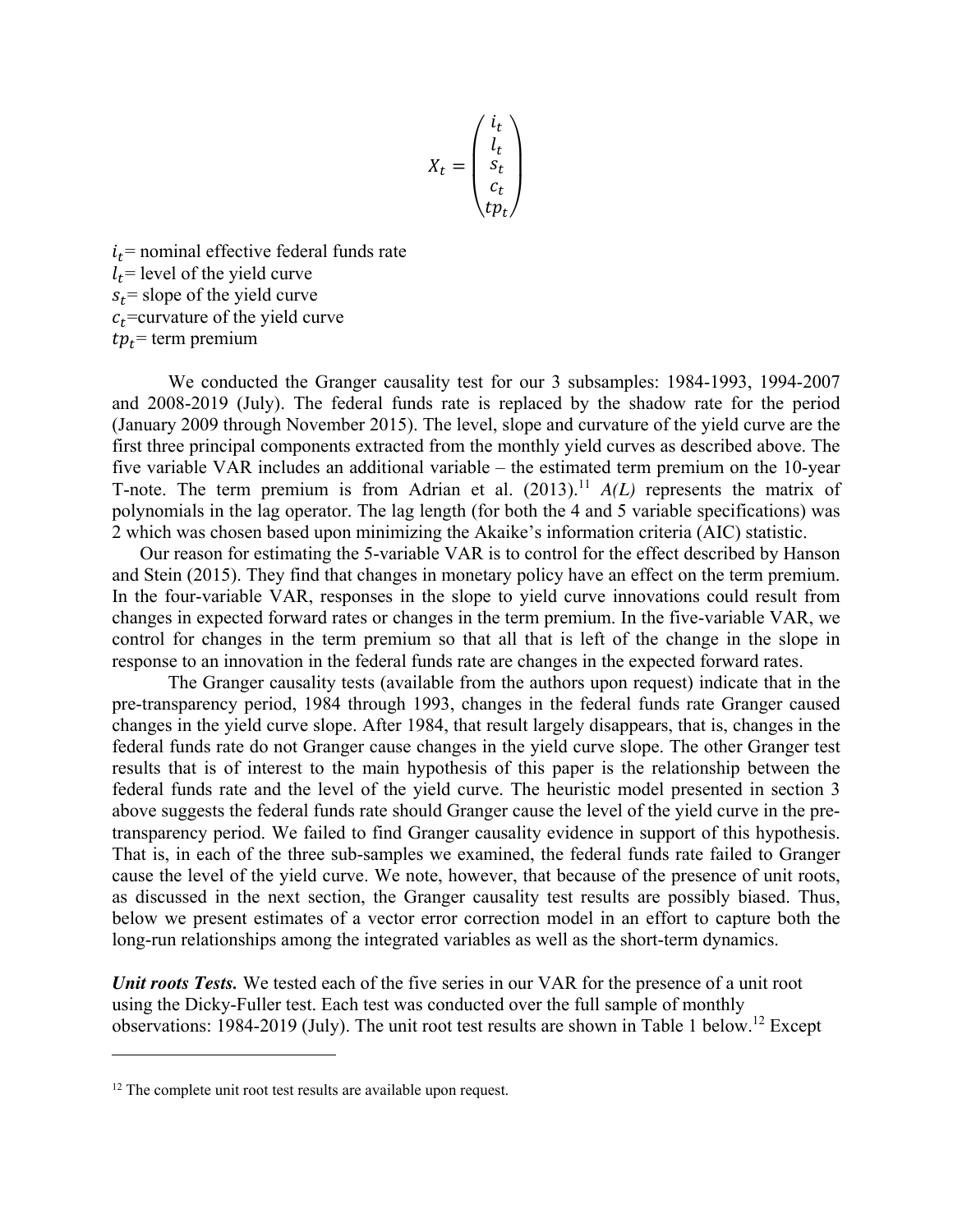for the estimated curvature series  $(c_t)$  we fail to reject the unit root hypothesis for the variables in our 4 and 5 variable VARs.

| variable | <b>Estimated root</b> | Null hypothesis: unit root |
|----------|-----------------------|----------------------------|
|          | 0.99                  | fail to reject             |
|          | 0.99                  | fail to reject             |
|          | 0.98                  | fail to reject             |
|          | 0.88                  | reject                     |
|          | 0.99                  | fail to reject             |
|          |                       |                            |

Table 1: Unit Root Test Results

Note: data are monthly, sample period: 1984.01-2019.07.

*Cointegration and Error Correction.* The unit root tests shown in Table 1 above suggest the possible presence of long-run relationships among the integrated variables in our model. We applied the Johansen cointegration test to our 4 and 5-variable VARs (full results available in the on-line supplemental materials). In the 4-variable VAR we found one cointegrating relationship:

$$
i_t = 4.98 + 0.27^{**} \times l_t + 0.82^{**} \times s_t \tag{14}
$$

In the 5-variable VAR our tests indicated two cointegrating relationships:

$$
i_t = -1.59 + 2.75^{**} \times s_t + 4.09^{**} \times TP_t \tag{15a}
$$

$$
l_t = -24.8 + 7.22^{**} \times s_t + 15.4^{**} \times TP_t \tag{15b}
$$

The slope coefficients in the long-run relationships were all significant at the 0.01 level. In the 4-variable VAR, the federal funds rate is positively related to the level and slope of the yield curve in the long-run. The results for the 5-variable VAR differ somewhat and offer some insight into the Granger-causality results presented above. Namely, the first long-run relationship is between the federal funds rate, the yield curve slope and the term premium, that is, the level of the yield curve is not contained in that relationship. The second long-run relationship suggests that the level is positively related to the slope and the term premium. Thus, our finding that the level of the yield curve is not Granger caused by the federal funds rate is consistent with equations (15) which say that the level of the yield curve and the federal funds rate are not cointegrated.

#### **6. Results**

As noted in the previous section, we estimated two VECM models. We chose the lag length that minimized the AIC statistic. The 4-variable VECM included one cointegrating relationship (14) and one lag of each of the differenced variables. We also included the curvature measure which our unit root tests indicated was stationary. The 5-variable VECM included two cointegrating relationship (15a and 15b) and one lag of each of the differenced variables. As in the 4-variable system, we also included the curvature measure in the system.

We present our main results in two sets of figures. Recall, we are examining how changes in the fed funds rate affects the level and slope of the yield curve as the transparency of the Fed has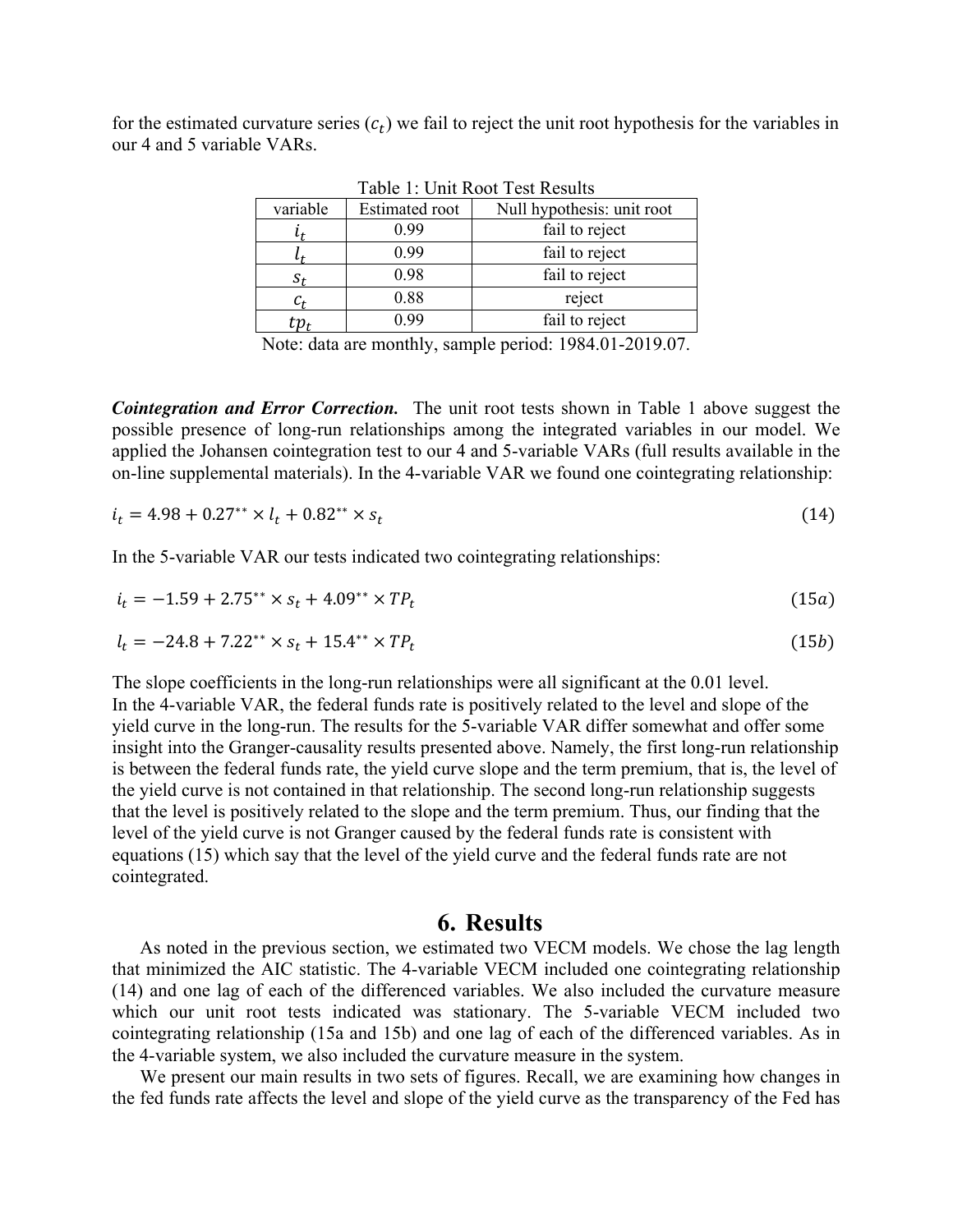changed. Figures 2a to 2c show the results of the VECM without the term premium and Figures 3a to 3c show the results of the VECM with the term premium. We limit our presentation and discussion to those results that are economically interesting. All impulse responses are surrounded by 95 percent confidence intervals derived from 1000 bootstrap simulations.

Figures 2a through 2c display the impulse responses from the four variable VECM estimated over three sub-samples. The first sample spans the onset of the Great Moderation through the end of 1993 – the date that is generally associated with the start of increased transparency. The second sample spans from 1994 until the onset of the Great Recession and the third sample spans the Great Recession through 2019.

In our VECM, the graphs in all three figures show how the level and slope responds to a one standard deviation increase in the federal funds rate. The key result in this four-variable VECM is that the slope of the yield curve responds significantly to federal funds innovations in the pretransparency sample (2a) and not at all in the period of greater Fed transparency (Figure 2b). In the sample that spans the Great Recession through 2019 the response of the yield curve slope to fed funds innovations is also zero (Figure 2c). Since over much of that sample the Fed maintained a funds rate target close to zero, we also estimate the VECM using the effective federal funds rate. The results are similar to those we present using the shadow rate constructed by Wu and Xia. Finally, as expected the level is not affected by increases in the federal funds rate once the Fed introduces greater transparency.<sup>13</sup>

In particular, the slope of the yield curve jumps and then increases slowly after the increase in the fed funds rate during the pre-transparency period. A one standard deviation innovation in the fed funds rate is 24 basis points. Therefore, a 24 basis point increase in the fed funds rate leads to an immediate 9 basis point increase in the slope and a long term 35 basis point increase in the slope. In contrast, there is little to no jump and no sustained increase in the slope in the two post-transparency time periods lending evidence to our hypothesis that greater transparency by the Fed has diminished the response of the yield curve to fed funds changes.

 $<sup>13</sup>$  Note that there does seem to be a positive response of the level (at least initially) to a positive fed funds</sup> innovation. This response is contained in a wide confidence interval so that it difficult to determine if the true response is positive or zero. Perhaps this level change is in response to changes in the term premium and therefore, our 5-varaible VECM can better address this issue.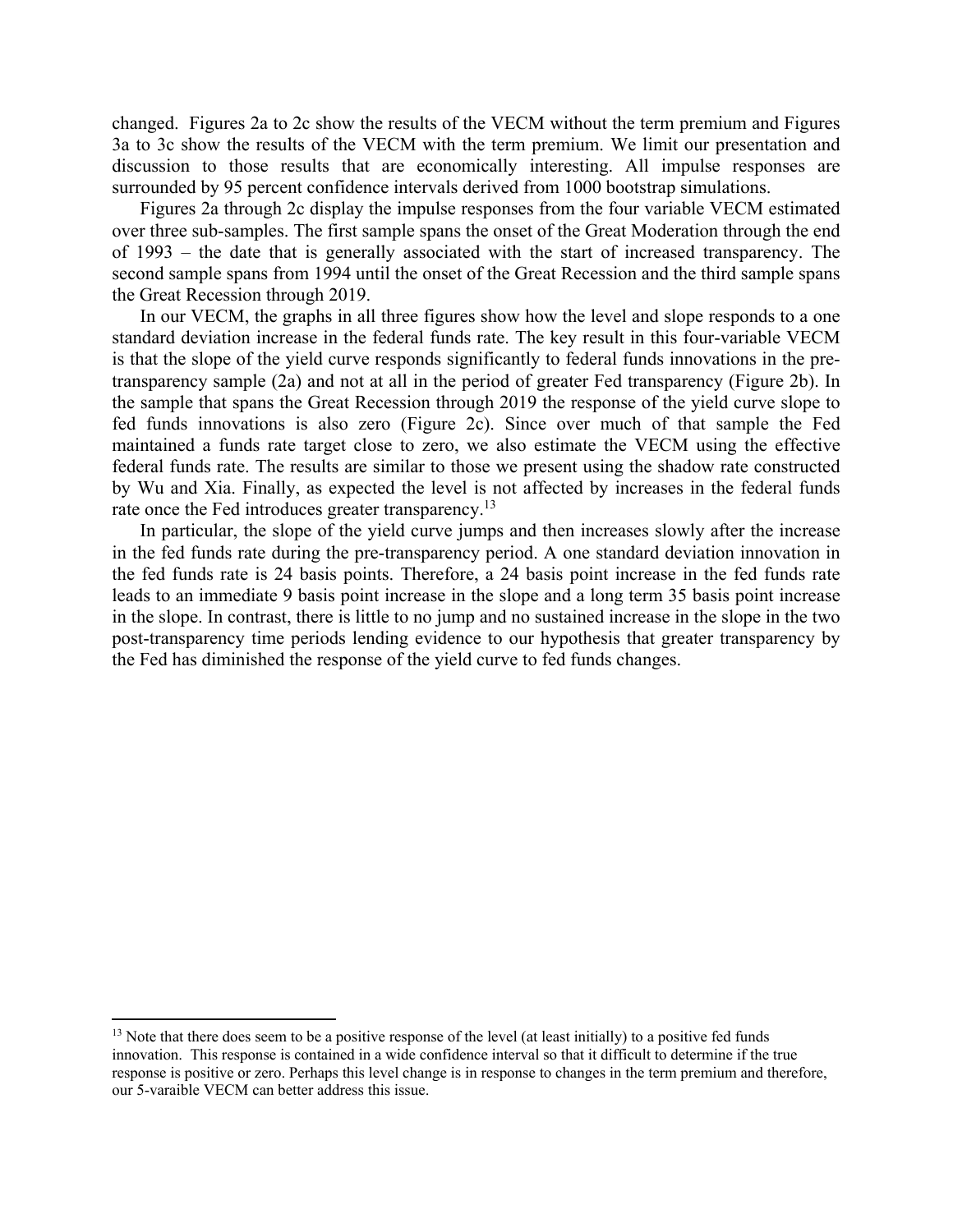

Figure 2a: Response to One S.D. Innovations +/- 2 S.E. VECM 4, sample: 1984-1993

Figure 2b: Response to One S.D. Innovations +/- 2 S.E. VECM 4, sample: 1994-2007





Figure 2c: Response to One S.D. Innovations +/- 2 S.E. VECM 4, sample: 2008-2019m7



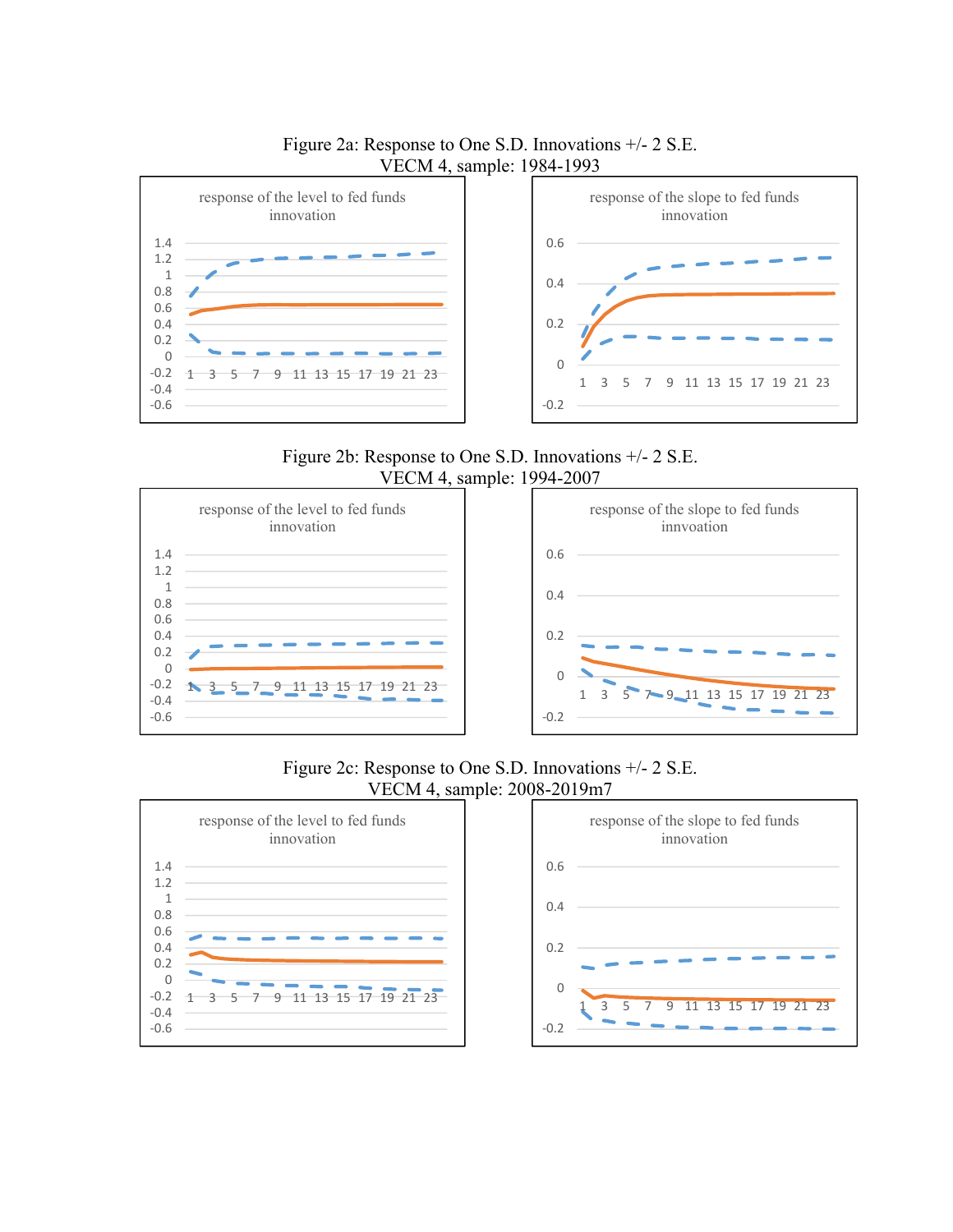Figures 3a through 3c display the five variable VECM results estimated over the three subsamples. In this VECM, the response of the yield curve slope is now orthogonal to the innovations in the term premium. The main result still holds – the slope responds significantly before greater Fed transparency but very little or not at all since. Once accounting for the term premium, the size of the increase in the slope due to fed funds increases is the same (10 basis points) immediately and smaller (26 basis points) after 6 months in the pre-transparency period (figure 3a). In the 1994 to 2007 period (figure 3b) in which transparency grew, the effect is small (9 basis points) but significant<sup>14</sup> and in the most recent period (figure 3c), the effect disappears (not statistically significant).

We also find similar results for the level; the level is not very responsive to fed funds rate increases. In our five variable VECM, it is not the pre-transparency period (figure 3a) where we find a significant response (except in the first two periods) but in the 2008 to 2019 period (figure 3c). We hypothesize that the level effect seen in figure 3c comes from the move away from the ZLB at the end of 2015. Future research is needed to better understand the effect on the yield curve when monetary policy moves away from the ZLB.

In addition in results not shown here, we find that the term premium responded negatively to federal funds rate innovations in the first two samples; this is somewhat inconsistent with the Romer and Romer hypothesis that the Fed revealed inflation information when they hiked rates. If that hypothesis were correct, we would expect that such revelations would lead to an increase in the term premium. The fact that the term premium declined suggests that Fed rate hikes at least partly reduced the fear of future inflation surprises. That response disappeared (became insignificant) in the 2008 to 2019 sample. The no-response result could be a consequence of more well-anchored inflation expectations as the Fed instituted an explicit inflation target in January 2012.

<sup>&</sup>lt;sup>14</sup> Given that the Fed increased transparency slowly over this time period, it is possible that bond market participants adjusted their response gradually to these changes; therefore, we still find a significant response.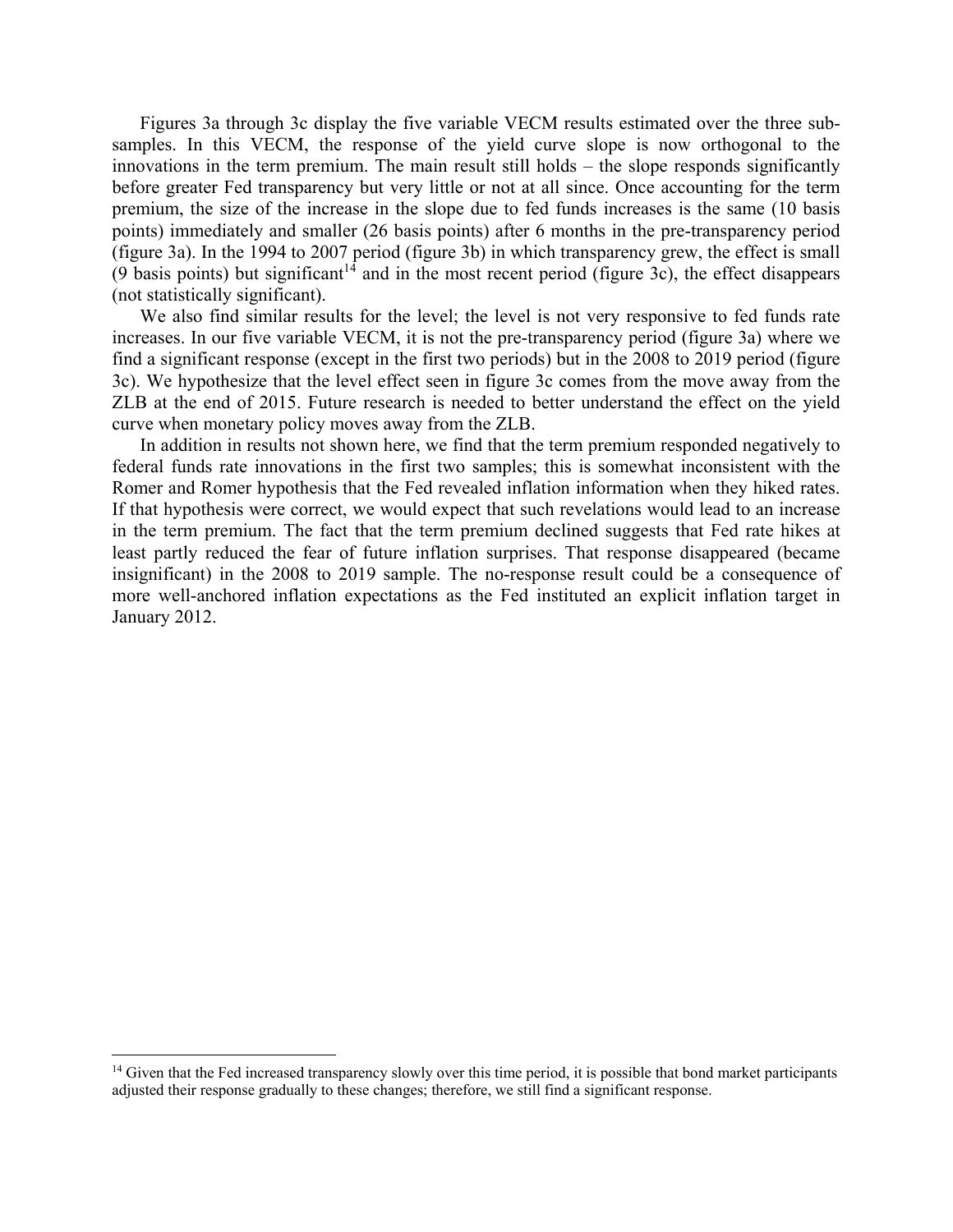

Figure 3a: Response to One S.D. Innovations +/- 2 S.E.

Figure 3b: Response to One S.D. Innovations +/- 2 S.E. VECM 5, sample: 1994-2007





Figure 3c: Response to One S.D. Innovations +/- 2 S.E. VECM 5, sample: 2008-2019m7



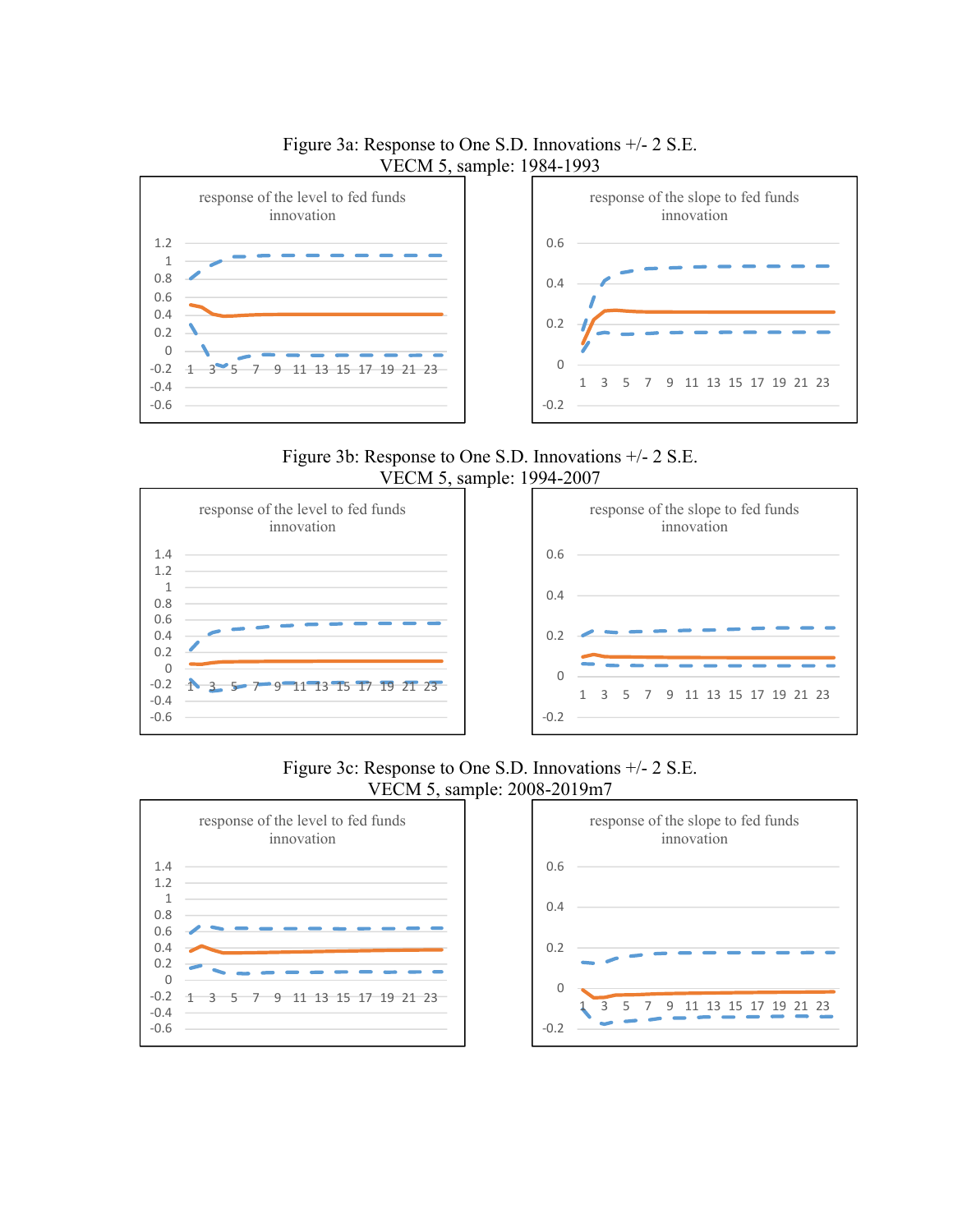### **7. Conclusion**

 The results are consistent with our hypothesis. Greater transparency may be a reason for the disappearance of the response of the slope of the yield curve to fed funds innovations. There are other possible (related) explanations as well. At the same time that (and perhaps at least partly because of) the Fed's movement toward greater transparency, inflation expectations became more solidly anchored to the Fed's (implicit and after 2012 explicit) 2 percent inflation target. The anchoring of inflation expectations coincided with a decline in the term premium on long-term Treasury securities. Reduced risk of capital loss (because of lower risk of inflation surprises) increased the demand for long-term Treasuries.

 And finally, our empirical strategy is based on a small set of summary measures derived from the yield curve—the level, slope, and curvature and term premium. It is possible that other macroeconomic factors could affect the federal funds rate and the yield curve. We have not included such factors in this analysis, partly for reasons of parsimony. But at a deeper level, our analysis maintains the so-called "spanning" hypothesis which says essentially that the information contained in the yield curve reflects all macroeconomic information relevant for understanding the movements in interest rates over time (see Bauer and Rudebusch 2017, and Bauer and Hamilton 2017.) We leave a full investigation of that matter to future research.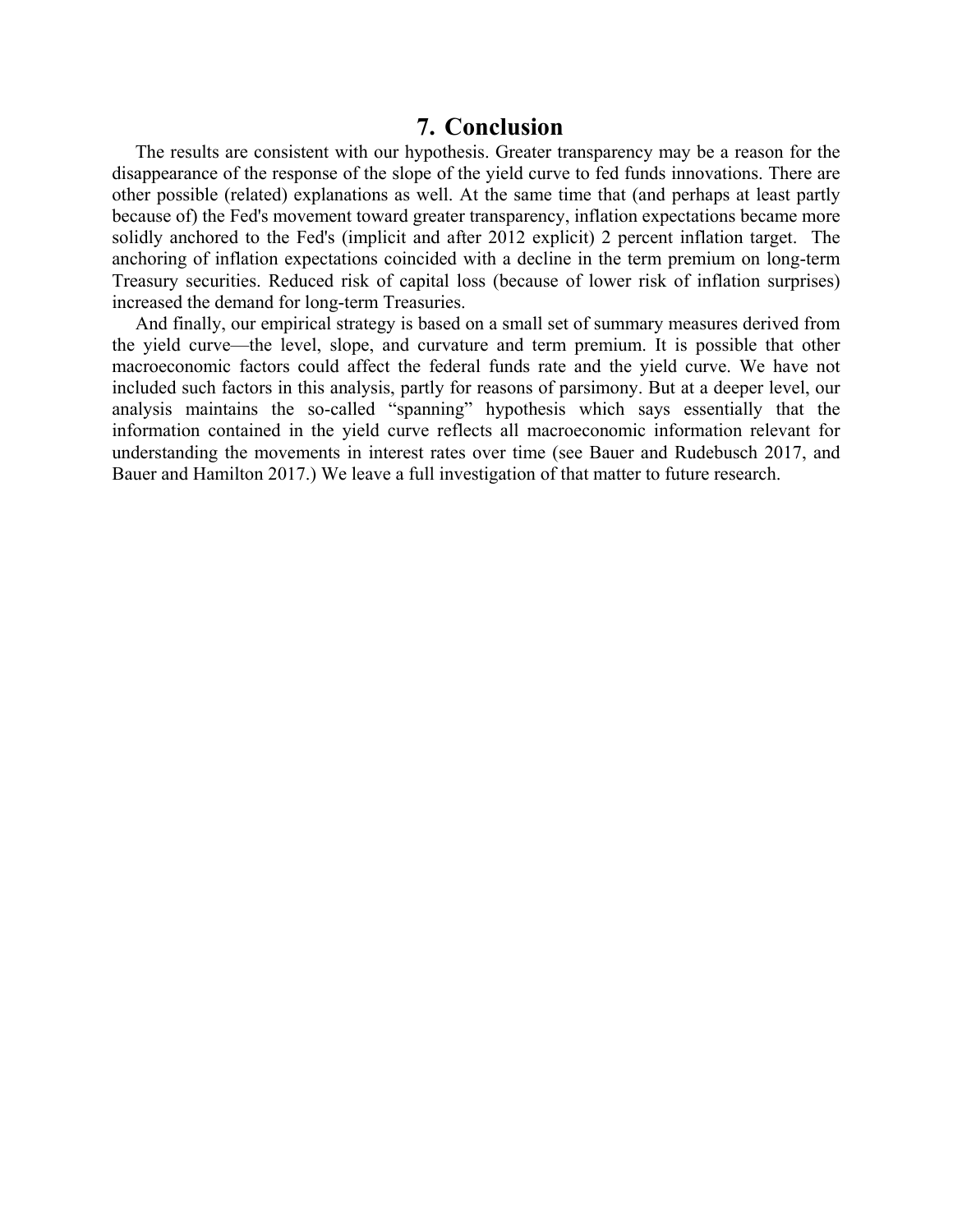#### **References**

- Adrian, T., R. Crump, and E. Moench (2013) "Pricing the term structure with linear regressions" *Journal of Financial Economics* **110(1)**, 110-138.
- Bauer, M. D., and J. D. Hamilton (2017) "Robust bond risk premia" *The Review of Financial Studies* **31.2**, 399-448.
- Bauer, M. D., and G. D. Rudebusch (2017) "Resolving the spanning puzzle in macro-finance term structure models" *Review of Finance* **21.2,** 511-553.
- Berument, H. and R. T. Froyen, (2006) "Monetary Policy and Long-Term Interest Rates," *Journal of Macroeconomics*, **28**, 737-751.
- Cochrane, J.H., and M. Piazzesi (2005) "Bond Risk Premia," *American Economic* Review **95**, 138-60.
- Cook, T. and T. Hahn (1989) "The effect of changes in the federal funds rate target on market interest rates in the 1970s" *Journal of Monetary Economics* **24**, 331-351.
- Diebold, F. X., G. Rudebusch, and S. B. Aruoba (2006) "The macroeconomy and the yield curve: a dynamic latent factor approach," *Journal of Econometrics* **131**, 309-38.
- Diebold, F. X. and G. Rudebusch (2013) *Yield Curve Modeling and Forecasting*, Princeton University Press: Princeton.
- Eijffinger, S. C., and P. M. Geraats (2002). "How transparent are central banks?" *European Journal of Political Economy* **22(1)**, 1-21.
- Ellingsen, T. and U. Söderström (2001). "Monetary policy and market interest rates" *American Economic Review* **91(5)**, 1594-1607.
- Gamber, E. N. and J. K. Smith (2009) "Are the Fed's Inflation Forecasts Still Superior to the Private Sector's?" *Journal of Macroeconomics* **31**, 240-51.
- Gamber, E. N. and F. L. Joutz (2005) "The Yield Curve Slope and Monetary Policy Innovations," Economic Series 171, Institute for Advanced Studies.
- Gürkaynak, R. S., B. Sack and J. H. Wright (2007) "The U.S. Treasury Yield Curve: 1961 to the Present" *Journal of Monetary Economics* **54(8)**, 2291-2304.
- Hanson, S. G. and J. Stein (2015) "Monetary Policy and Long-term Real Rates" *Journal of Financial Economics* **115**, 429-48.
- Kim, C., and C. R. Nelson (1999) "Has the U.S. Economy Become More Stable? A Bayesian Approach Based on a Markov-Switching Model of Business Cycles" *Review of Economics and Statistics* **81**, 608-16.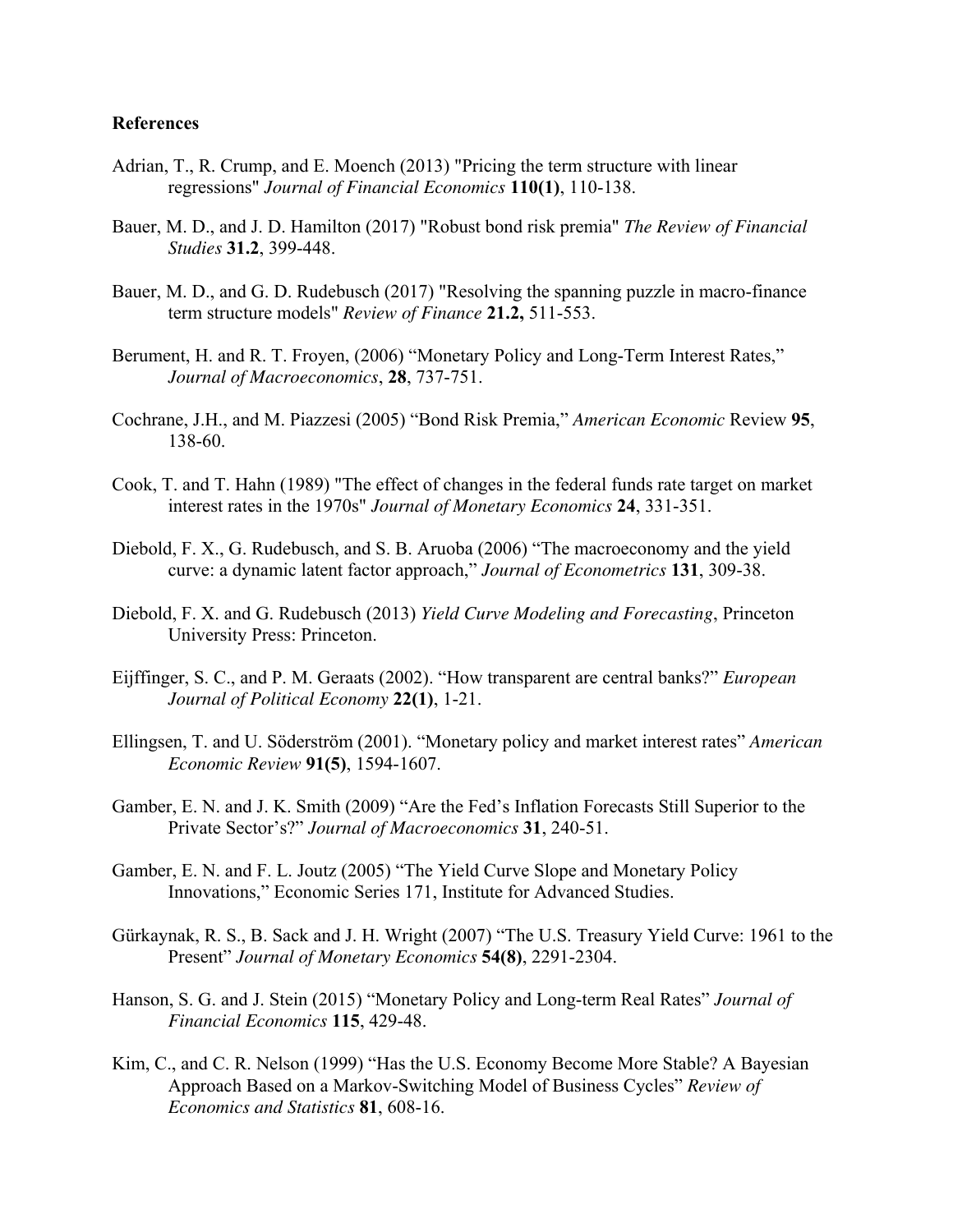- Kozicki, S. and G. Sellon (2005) "Longer-term perspectives on the yield curve and monetary policy" *Economic Review* **90(4)**, 5-33.
- Kuttner, K. N. (2001) "Monetary Policy Surprises and Interest Rates: Evidence from the Fed funds futures market" *Journal of Monetary Economics* **47**, 523-44.
- McConnell, M. M. and G. Perez-Quiros (2000) "Output Fluctuations in the United States: What has changed since the early 1980s" *American Economic Review* **90**, 1464-76.
- Romer, C. D. and D. H. Romer (2000) "Federal reserve information and the behavior of interest" *American Economic Review* **90**, 429-457.
- Roley, V. V., and G. H. Sellon Jr. (1995) "Monetary policy actions and long-term interest rates." *Economic Review-Federal Reserve Bank of Kansas City* **80**, 73.
- Skinner, T. and J. Zettelmeyer (1995) "Long Rates and Monetary Policy: Is Europe Different?" in J. Zettelmeyer, *Essays on monetary policy* Ph.D. dissertation, Massachusetts Institute of Technology.
- Stock, J. H., and M. W. Watson (2007) "Why has US inflation become harder to forecast?" *Journal of Money, Credit and Banking* **39**, 13-33.
- Swanson, E. T. (2006) "Have increases in Federal Reserve transparency improved private sector interest rate forecasts?" *Journal of Money, Credit, and Banking* **38**, 791-819.
- Wright, J., H. (2012) "What Does Monetary Policy Do to Long-Term Interest Rates at the Zero Lower Bound?" *The Economic Journal* **122**, 447-466.
- Wu, J. C. and F. D. Xia. (2016) "Measuring the Macroeconomic Impact of Monetary Policy at the Zero Lower Bound" *Journal of Money, Credit and Banking* **48**, 253-291.